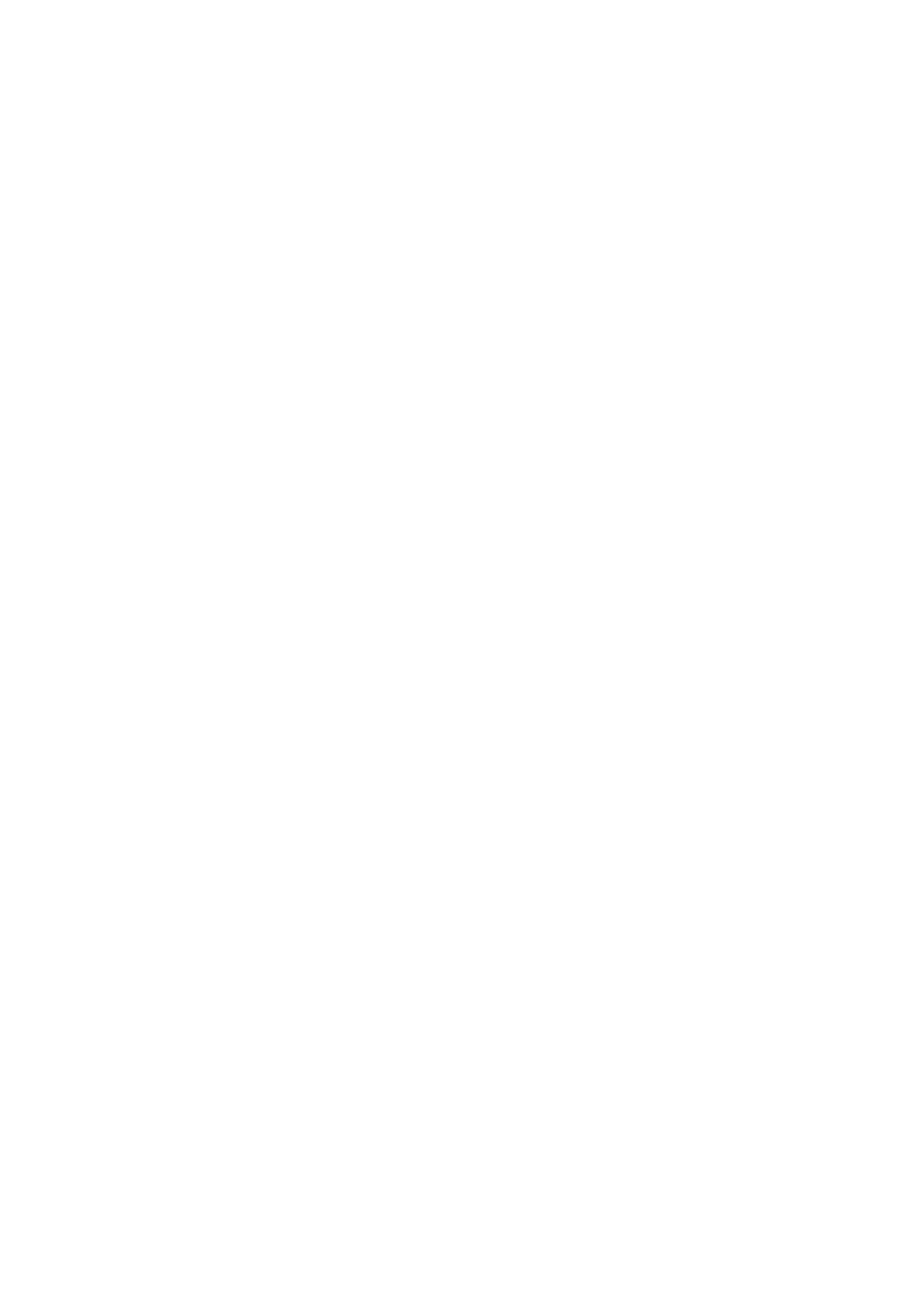INSTITUTE OF ARCHAEOLOGY AND ART HISTORY THE NATIONAL MUSEUM OF THE UNION CLUJ-NAPOCA

ALBA IULIA

### COINS FROM ROMAN SITES AND COLLECTIONS OF ROMAN COINS FROM ROMANIA

editor Cristian Găzdac

VOL. V/2

# **IT WAS SUPPOSED TO BE SILVER!** The Scrap Coin 'Hoard' Apulum VI

CRISTIAN GĂZDAC OVIDIU OARGĂ ÁGNES ALFÖLDY-GĂZDAC

**Mega Publishing House** Cluj-Napoca 2015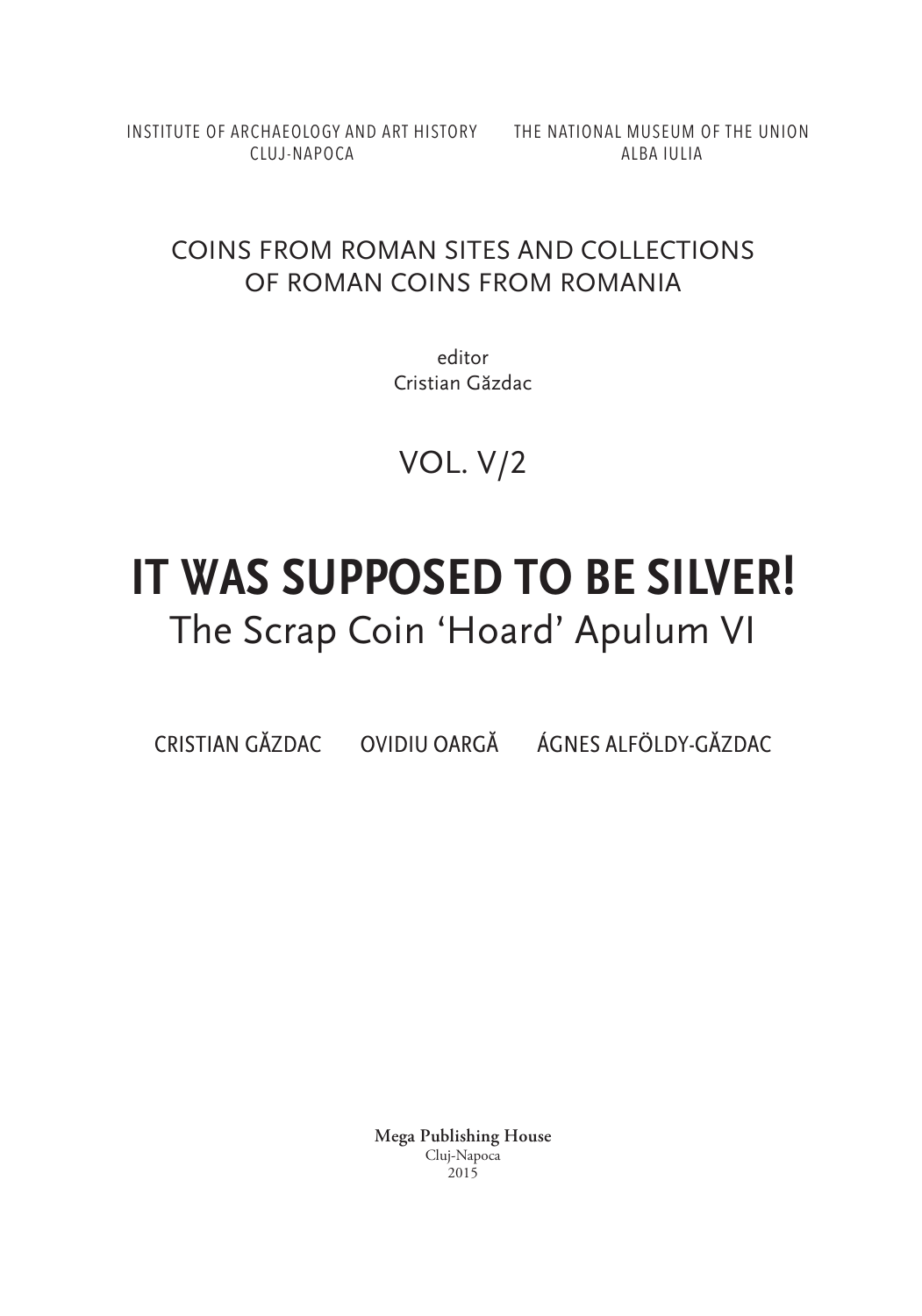#### **Descrierea CIP a Bibliotecii Naţionale a României GĂZDAC, CRISTIAN It was supposed to be silver! : the scrap coin "Hoard" Apulum VI** / Cristian Găzdac, Ovidiu Oargă, Ágnes Alföldy-Găzdac ; ed.: Cristian Găzdac. - Cluj-Napoca : Mega, 2015 Bibliogr. ISBN 978-606-543-555-1

I. Oargă, Ovidiu II. Alföldy-Găzdac, Ágnes III. Găzdac, Cristian (ed.)

737.1

DTP and cover: Francisc Baja

© Authors, 2015



Mega Publishing House | www.edituramega.ro e‑mail: mega@edituramega.ro